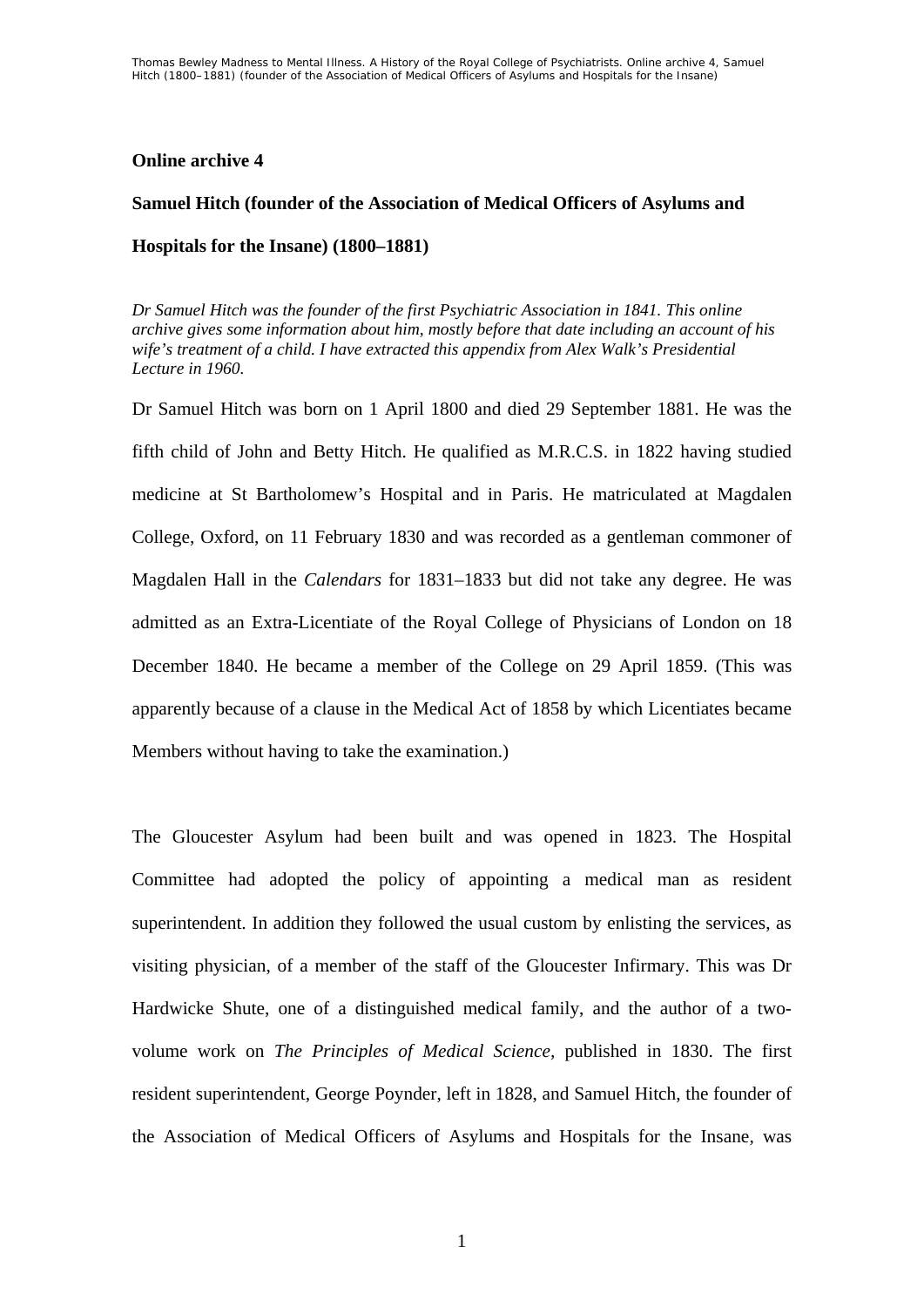elected to succeed him. Hitch was 28 years old at the time of his election – 'an able, bustling, intelligent man' as Sir John Bucknill described him many years later, adding that he was short in stature, and had red hair. No biographical notice of him exists, but he himself recorded that he was educated 'in the University of Oxford and the best medical schools of England, France and Italy'. Before his appointment to the asylum he had for some years been, in his own words, 'connected with the medical charities of the County'. There are no details of this part of his medical career, but his interest in psychological medicine could be inferred from the recorded case, which he treated in his own home in the year before his appointment. This case throws further light on Dr Hitch's activities before his appointment to the Gloucester Asylum. It was the case of a child which seems to have become very well known and was quoted by Crichton-Browne in 1860 and by Maudsley in 1868 and the subsequent editions of his *Pathology of Mind.* Neither of these authors disputed the diagnosis of 'moral insanity', though we may well do so. The case occurred before his appointment to the asylum. Samuel Hitch's description follows.

'The following case is not a common one. In the spring of 1827 I was requested to visit the daughter of a farmer, in some branches of whose family insanity existed. The little girl was only seven years old. She was reported by her parents to have been a quick, lively child, of ready apprehension, mild disposition, affectionately fond of the members of her family, and capable of quite as much application to her school duties as children usually are. She had been sent home from school in consequence of a great change that had taken place in her conduct. She had become rude, abrupt, vulgar, and perfectly unmanageable; neglecting her school duties, running wildly about the fields and gardens, and making use of the most abusive language when chidden for her misdemeanours. I found her in this state with the addition of having become extremely passionate in consequence of corrections to which she had been subject and to escape which she was prone to invent falsehoods. She was also changed in her appetite, preferring raw vegetables to her ordinary food; she would sleep on the cold and wet ground rather than in her ordinary bed. Her parents had no control over her; indeed, she appeared to despise them in proportion as they kindly remonstrated. She was cruel to her younger sisters; taking every opportunity to pinch or otherwise hurt them when she thought she could escape observation. She could not apply herself to anything but had yet a perfect knowledge of persons and things and a complete recollection of all that had occurred and of all she had learned previously to her illness. Her general health was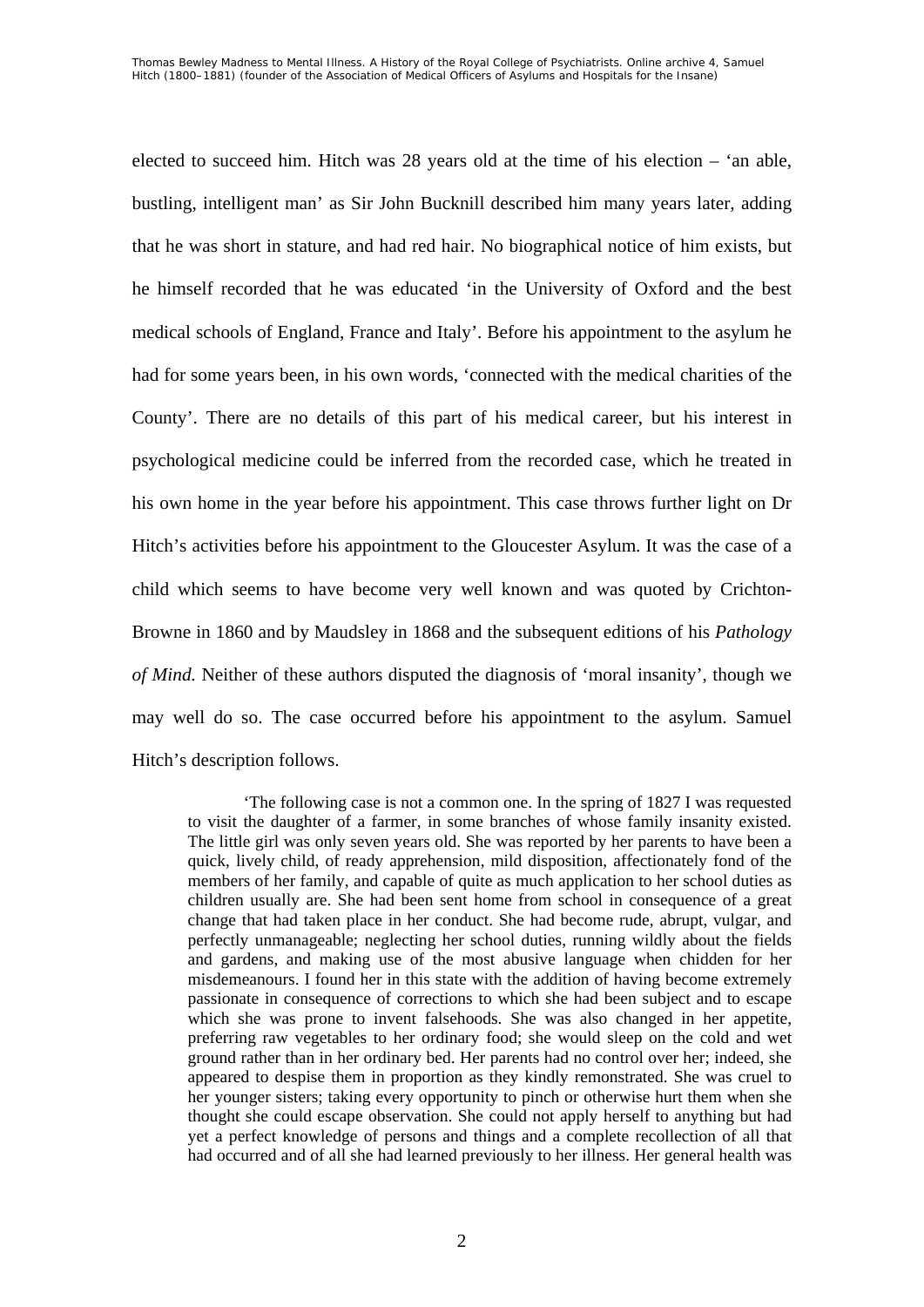much disordered; her little eyes glistened most brilliantly; the pupil was contracted, though expanding widely if she was suddenly excited; the conjunctiva was reddened; the heat was hot; the surface of the body of about the natural standard; the extremities of a lower temperature; and the palm of the hand had as completely the peculiar feel of the nervous as a grown person; her person had a disagreeable odour; the bowels were much disordered from the various strange things she had eaten. Dr B saw her in conjunction with me; and we endeavoured to improve her general health, hoping that by so doing we should remove some exciting cause for her disturbed feelings; we were disappointed. As she grew worse and her parents by mismanagement, sometimes humouring her, sometimes harshly correcting her, were likely to render her still more disordered, I took her into my own house and placed her under the care of my wife. At this time she had taken to eat her own faeces and to drink her urine, and she would swear like a fishwoman and destroy anything within her reach; yet she was fully conscious of everything she did and generally appeared to know well that she had done wrong. Having committed some mischief or destroyed something which was fragile she would often run to my wife and exclaim, 'Well! Mrs. Hitch, I have done it! I have done it! I know you will be angry but I can't help it; I felt I must break it and I could not let it alone until I had!' Amongst her pleasures was that of dirtying herself as frequently as she had clean clothes; indeed she would rarely pass her excretions at the proper place, but reserved them for the carpet of the sitting room or for her own clothes. When she had accomplished this end she would jump about and exult; but the little creature would often induce my wife to smile at her when with an expression of countenance which was always intelligent, made up of cunning, feigned regret, and a subdued smile, she would say, 'Well, Mrs. Hitch, 'tis too bad of me; 'tis really very foolish and I will try to be better; but you must forgive me because I am mad.' At other times she would be so far conscious of her situation as to cry bitterly and express her fears that she should become like her aunt who was a maniac. In addition to all these indications, she lied, stole anything which she thought would be cared for and either hid or destroyed it, and swore in language which it is difficult to imagine that the child could ever have heard. I could never detect in her any fixed idea, either of fear or belief, which influenced her conduct. She acted from the impulse of her feelings and these were unnatural and unhealthy. She recovered in about two months.'

A psychiatrist today might suspect that the diagnosis in this case could have been some cerebral inflammation possibly viral in origin which ran its course leading to spontaneous recovery. Dr Hitch did not have the aids to diagnosis such as X-rays, scans, electro-encephalography and bacteriology available today.

Dr Hitch became Resident Superintendent of the Gloucester Asylum, his wife who had been successful in managing the disturbed child in their own home was appointed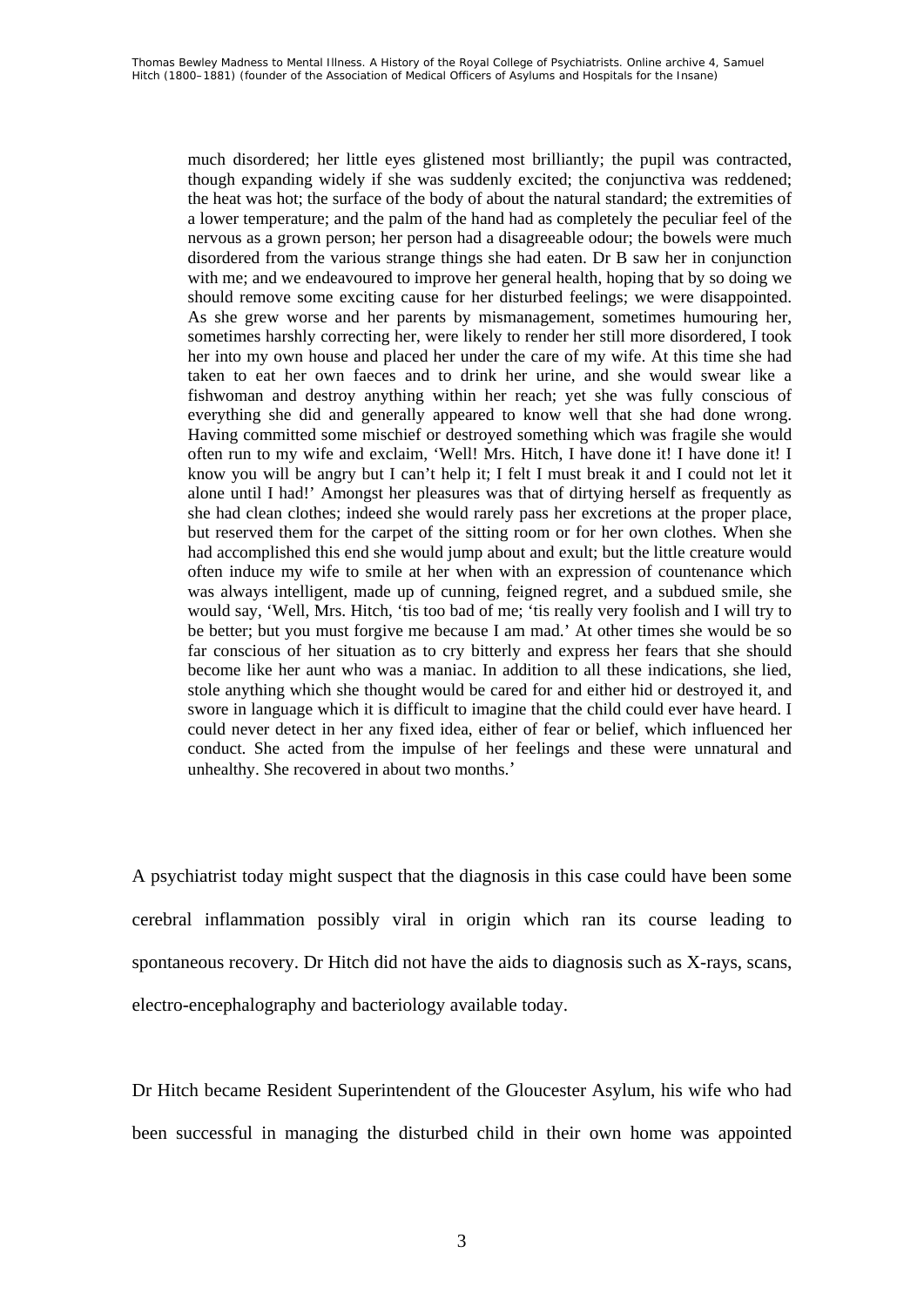Matron in 1838 which was not unusual at the time. In 1841 the Committee approved the employment of the wife of the charge attendant as a nurse in the refractory ward. Dr Hitch's ideas and practices during his twenty years at Gloucester are better known, and his conduct during a fire which occurred in the hospital in 1832 led to the Committee voting him their best thanks for the prompt and judicious measures he took and for his active exertions in restoring the premises to order and offered to indemnify him for losses of property of his own which had been sacrificed while 'his mind was abstracted by his attention to the property of the asylum'. Later some further compensation was also made to him for 'great privations and discomforts' to which he and his family were subjected in consequence of the fire.

On 15 October 1836 there was a balloon ascent in Gloucester which was reported in the '*Gloucester Journal* a week later. The balloonist was a Mr Graham and he was accompanied by Samuel Hitch and also a Mr William Pugh. The balloon took 18 000 cubic feet of gas and was inflated between 8 a.m. and midday. They took off at 12.30, ascended to about 11,000 feet. They were in the air for 25 minutes covering 17 miles covering Tewkesbury and descended on Bredon Hill. At this stage they were thrown out doing somersaults into a turnip field but without any harm. It was evidently a gala day in Gloucester for the crowd not only assembled in 'the area leading to the spot' but 'on the church tower, the roofs of houses, the masts of vessels and other conspicuous stations'. They were said to 'have ascended in as magnificent a style as was ever witnessed'. 'The hearty and thrilling cheer which accompanied the voyagers into the heavens [was] spiritedly responded to by them waving flags and hands until distance rendered them imperceptible'.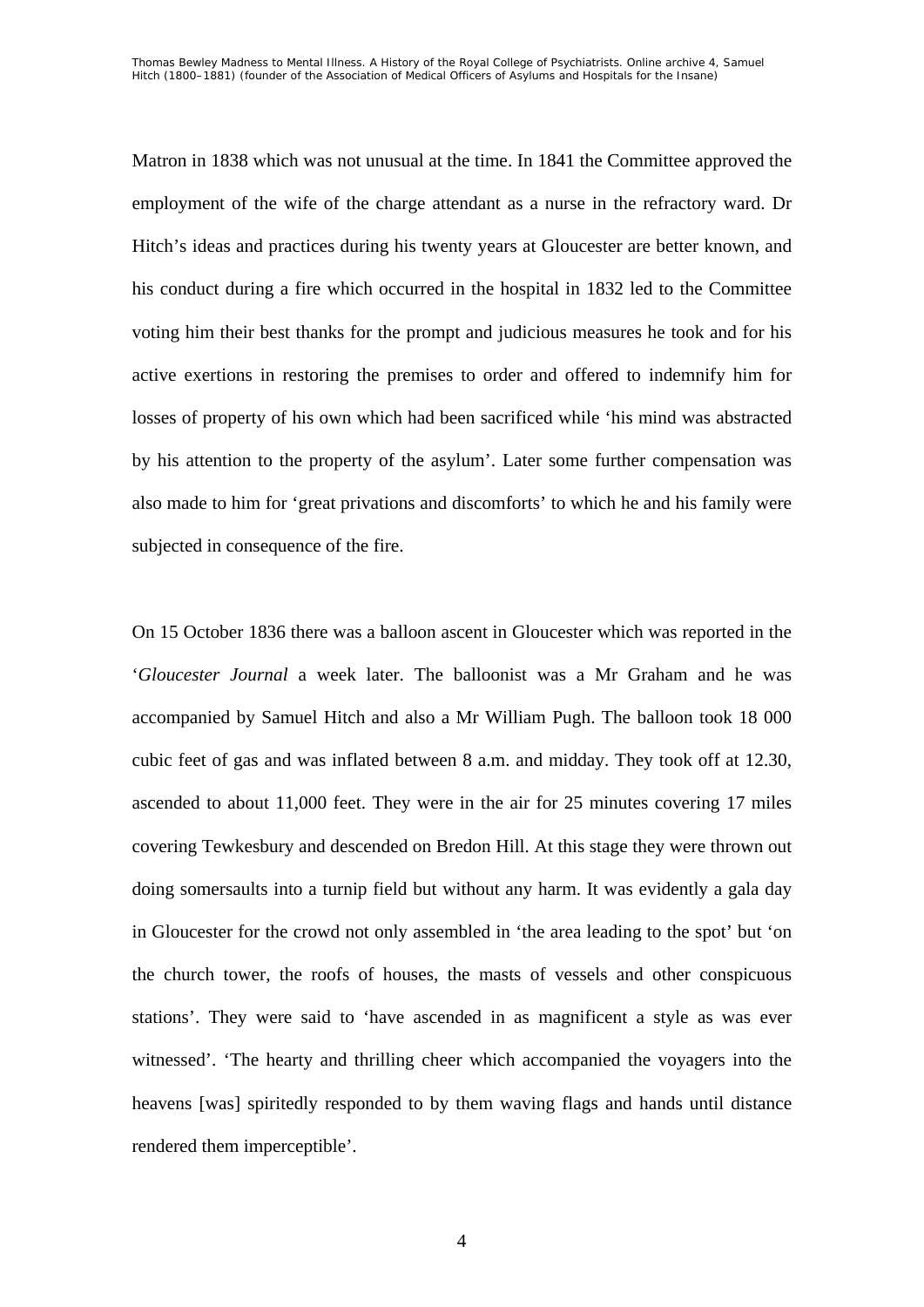In 1835 James Cowles Prichard, the well-known Bristol physician, published his famous *Treatise on Insanity* and in the course of preparing this expanded version of his earlier articles in the *Cyclopaedia of Practical Medicine* he wrote to Hitch for information on three subjects with which he was particularly concerned, namely, moral insanity, general paralysis of the insane, and the recovery rate in asylums, and Hitch's contributions were gratefully acknowledged and incorporated in Prichard's book. Dr Hitch also sent Prichard a table showing some statistics of the asylum since its opening. Dr Walk extracted the figures for the five years of Dr Hitch's own régime. There were 252 admissions in this period and during the same time 143 patients, or 56%, were discharged as 'recovered' and 19 more as 'relieved', some of whom were discharged on trial and recovered in a short time. Prichard found even the rather lower figure for the ten years of the asylum's existence impressive, especially as 'lunatics of all descriptions were reckoned fit objects to receive the benefits resulting from this excellent establishment'. It was in fact the highest recovery rate in the country. The grant of trial leave to patients was an innovation on Samuel Hitch's part, for the practice was noticed and heavily frowned on by the Commissioners in their report of 1844. 'At Gloucester', they say, 'the superintending physician permits patients, before they are discharged, to go home to their own families and receives them again [presumably in the event of relapse] without requiring fresh Orders and Certificates; and ten of twelve Pauper Lunatics appear to have ingress and egress from the asylum at all times at their own discretion. This practice is contrary to law and appears to us to be open to serious objection'. Subsequent legislation did, however, allow trial leave, though at the same time it effectively suppressed for a century any informal ingress or egress of patients.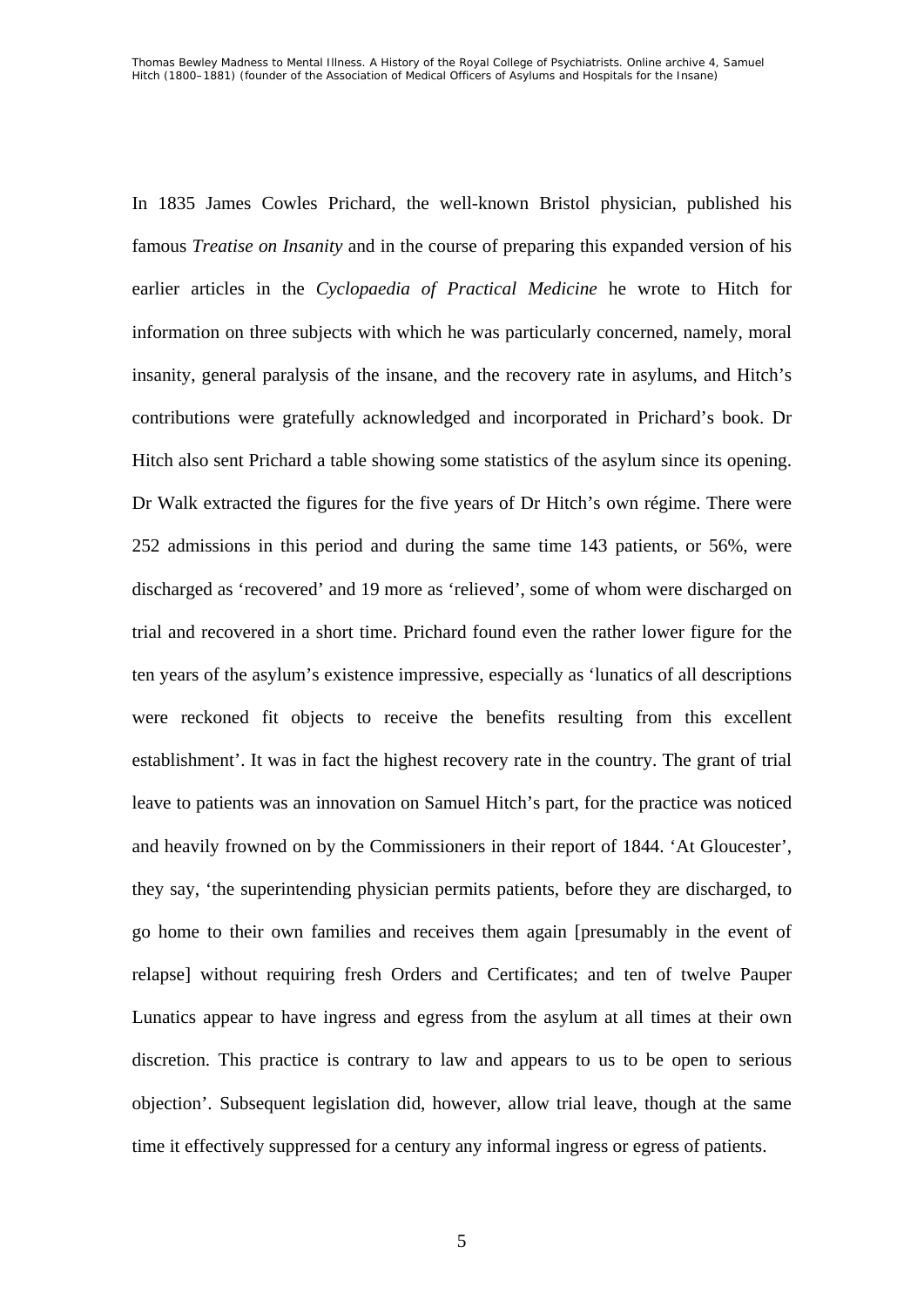Samuel Hitch had other original and unconventional ideas. His own wife, who had been so successful in managing the disturbed child in her own home, was appointed Matron in 1838 which was not at all unusual at the time and in 1841 the Committee approved the employment as a nurse in the refractory ward of the wife of the charge attendant. Professor George Robertson, who was an enthusiastic advocate of female nursing of male patients, recorded this as the first instance known to him, and from a private source he confirmed that Hitch's motive was to encourage a more gentle ward life. The Committee minutes suggest that the experiment was later extended to other wards.

The French psychiatrist, Parchappe, who visited England in 1847, reported on another remarkable innovation, namely the creation of a small self-governing unit:

'This is quite an exceptional arrangement. The patients who work in the gardens occupy special quarters consisting of a kitchen-refectory with an open fire and a dormitory with 14 beds. The patients live here by themselves; the door is open directly to the gardens and is outside the asylum wall. They are supervised only by the head gardener who lives in a cottage at some distance. They go to bed at 8, get up when they like. They come and go freely just as they wish. If they wish to go into the town they have only to ask the gardener's permission. The establishment provides them with meat, bread and beer, and the gardener gives them fruit and vegetables; they do their own cooking and run their household for themselves. The medical superintendent claims that no inconvenience of any kind has resulted from this peculiar arrangement, and this seems to show how very far one can go in introducing into institutions conditions as nearly as possible resembling those of ordinary life.'

Samuel Hitch was not far behind in adopting progressive ideas from other hospitals. Following the example of Sir William Ellis at Wakefield and Hanwell, he started a Benevolent Fund, from which small sums of money, and occasionally tools, were lent to poor patients on their discharge. Early in 1840, within a few months of Conolly's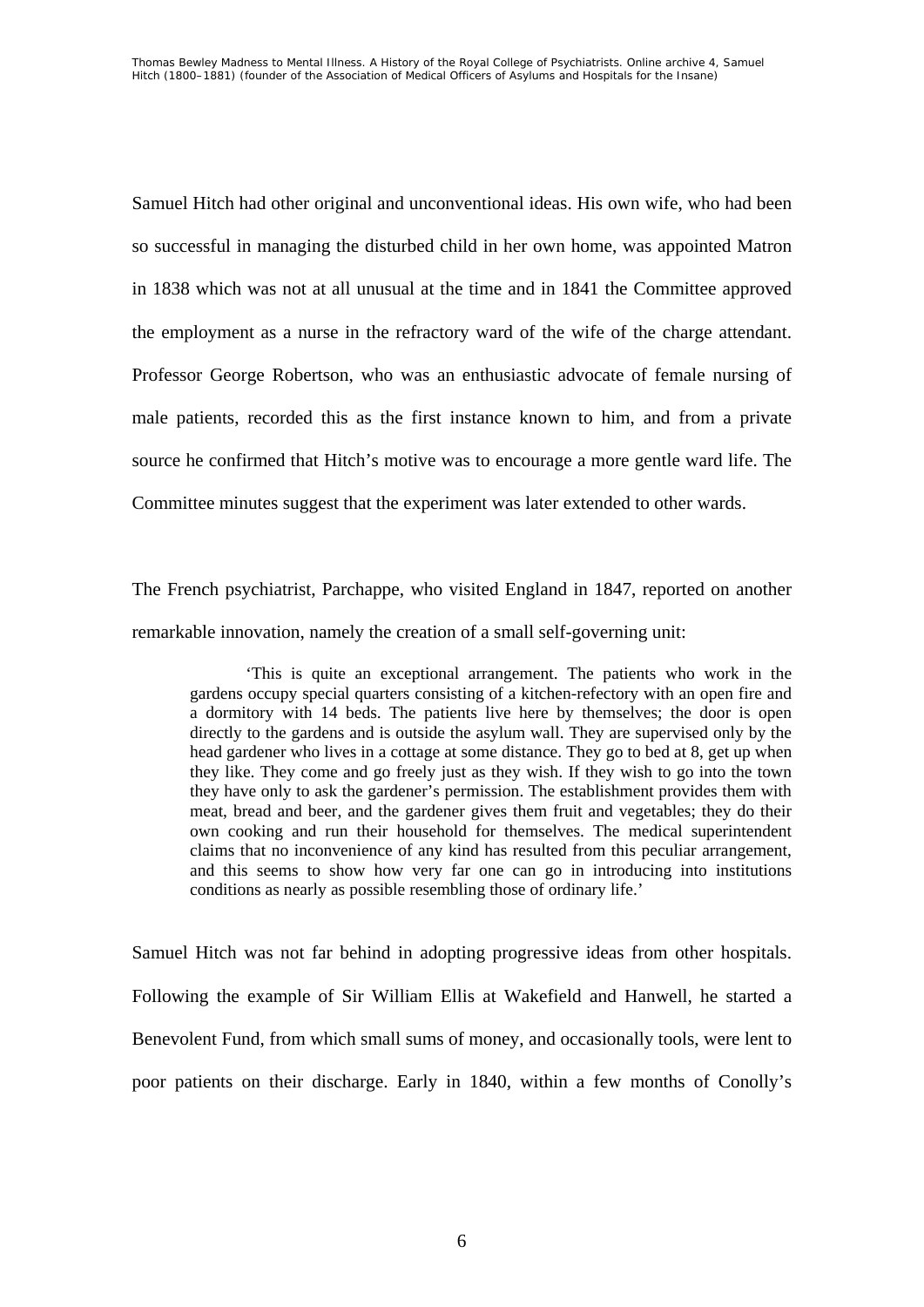successful action in abolishing mechanical restraint, he visited Hanwell, and on 6 April the result is thus recorded in the minutes of the Committee;

'Mr Hitch states that having been to the Hanwell Asylum he found that no personal restraint is there used upon any patient which is stated to conduce greatly to the cure - and that this is effected by having more day-rooms and more keepers in proportion than at this asylum – but one male and one female Keeper additional would be enough here for the purpose to contribute greatly towards the object and ordered that one male and one female Keeper be engaged.'

Dr Crommelinck of Bruges published a report on British asylums in 1843. He had visited Gloucester in 1841 and was also present at the first Annual Meeting of the Association later that year. In his comments on the Gloucester Asylum Crommelinck begins with praise. 'By its extent, its situation and thanks to the enlightened care of the chief physician, Gloucester can be accounted one of the pleasantest, best administered and most important establishments in England.' But he criticized very severely the contrast between the first-class patients' quarters in the crescent and those of the paupers in the wing, a contrast which, he said 'is so great and so revolting as to produce the most painful impressions on anyone with humane feelings.' With its back to back rooms, narrow passages, bars and double iron doors which, he says, still remained in spite of Dr Hitch's protests, this part of the institution closely resembled a prison for criminals. He explained that Dr Hitch was becoming increasingly opposed to the continued association of patients of the two classes in the same building; for the pauper patients were well aware of the difference between their condition and that of their more fortunate fellow patients.

In the course of correspondence Hitch had explained his principle of trusting patients to an extent not generally believed possible at that time. He never refused to take a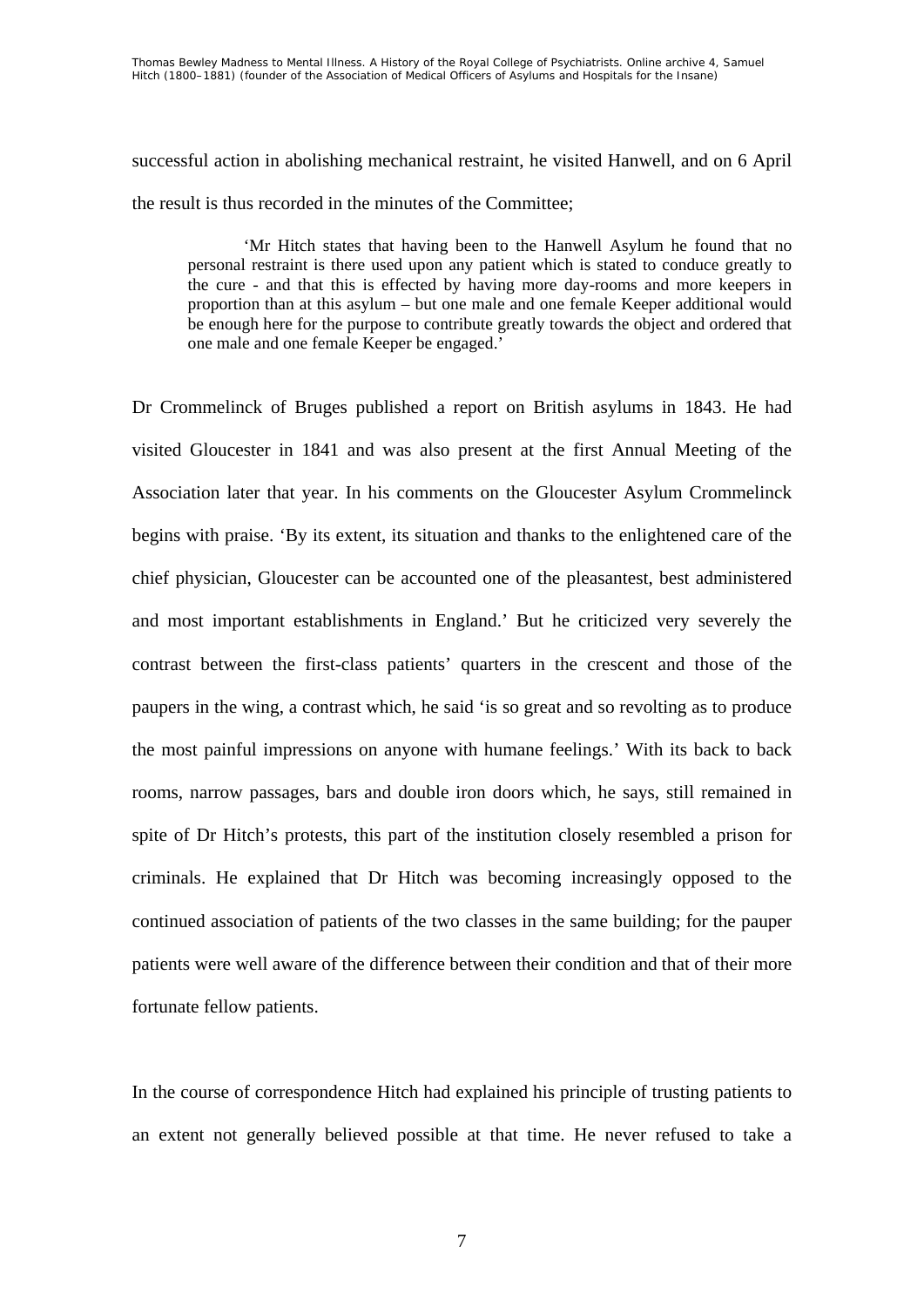patient's word; a fifth part of the patients were under no restriction; they went to church in the town unescorted or in groups whose members looked after each other. But Crommelinck commented that the privileges granted to the paupers were never as extensive as this, and in the evenings they were largely left to their own thoughts while the more wealthy patients danced or played billiards or chess. Crommelinck described, however, with appreciation one of the dances at which he was present. It was on Twelfth Night. 'There were about 20 patients with the doctor and his family, the lady companions and some guests; dancing was from 7 to 11, with supper at 9. During the evening Dr Hitch succeeded in getting a young lady to dance whose state of melancholia had made her incapable of uttering a word for six months; her mutism was also dispelled, so that Dr Hitch felt most hopeful about her prospects.' As to this form of social therapy, the Committee's Reports for 1842 and 1843 mention that the system was being tried of introducing 'a limited number of students of each sex (i.e. young medical men and young ladies of education) to an association with the patients of both sexes' and Dr Hitch had formed the first-class patients, the students and his own family into one domestic party who 'assembled daily for meals and for amusement in one or other of their respective apartments'.

Samuel Hitch's zeal for granting the utmost possible liberty to his patients continued to the end of his connection with Gloucester. In 1846, the year before his retirement, Dr Walk noted the following Committee minute:

'15th September 1846. The Case of Oliver Freeman, who had several times escaped from the institution, being then brought forward, and Dr Hitch examined on the subject, from which it appeared that, though apparently well and quietly disposed, Oliver Freeman was not to be trusted, inasmuch as he had several times taken advantage of the liberty allowed to those who work in the garden to make his escape, and, when at large, had become violent and dangerous to others.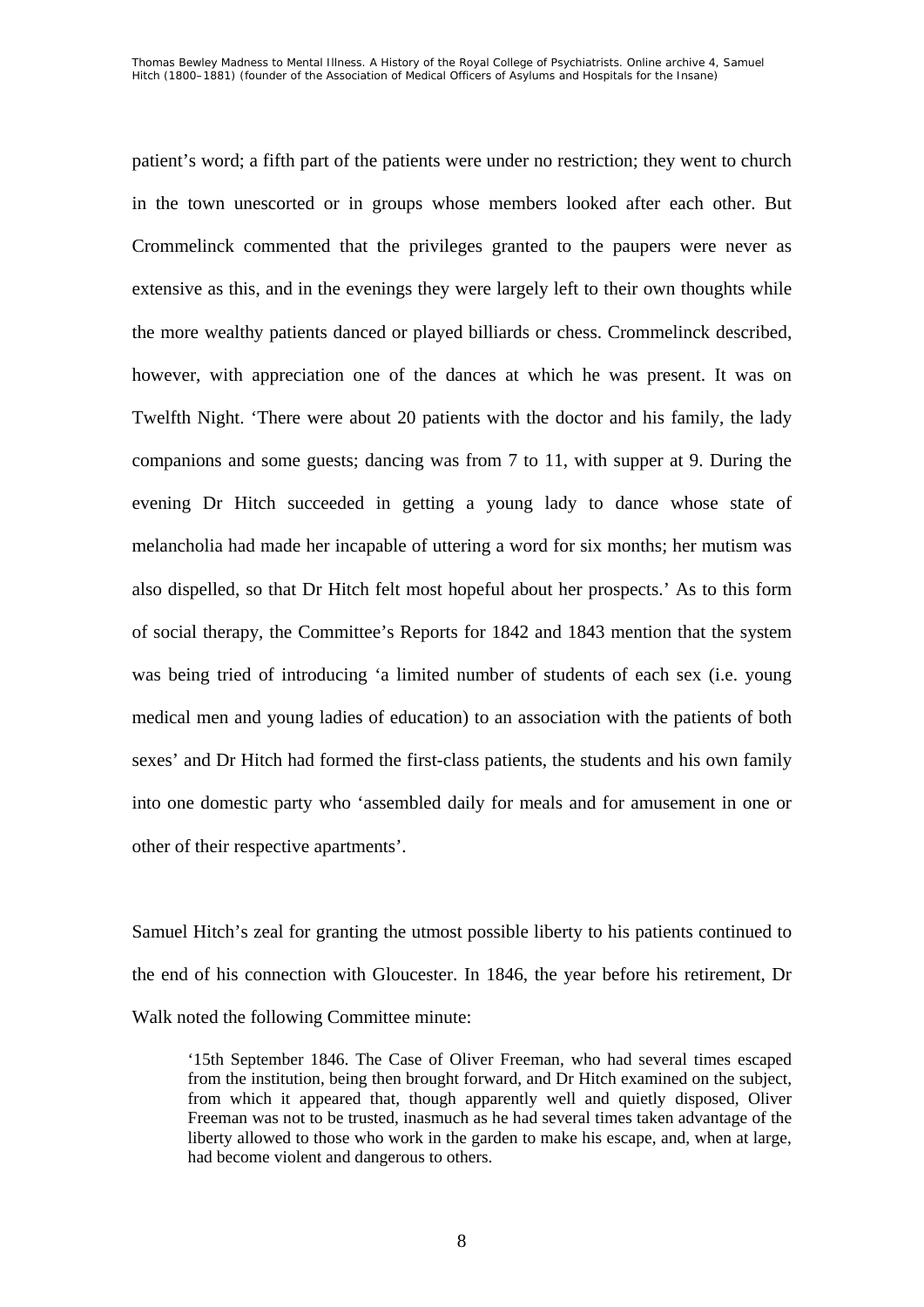ORDERED that Oliver Freeman be not allowed in future to go outside the walls without an order made to that effect by the Committee of Visitors as they consider it right to guard the public against the recurrence of such violence – notwithstanding the Medical Superintendent's wish to avoid the responsibility of retarding his cure by restricting his liberty'.

The separation of the private from the pauper patients was effected many years later. In 1856 the union between the subscribers and the County and City was dissolved, and in 1860 the Committee of Subscribers opened their new Registered Hospital at Barnwood House for private patients.

In 1845 Dr and Mrs Hitch expressed their wish to retire from the offices of Superintendent Physician and Matron in consequence of the impaired state of their health. It is evident, however, that as far as Dr Hitch was concerned he was only asking to be relieved of the single-handed everyday burden he was carrying which included also the duties of Clerk to the hospital. He intended to develop a private practice. The Committee agreed to set up a three-tier system with Dr Hardwicke Shute continuing as visiting physician on a 'once-a-week or as required' basis. Dr Hitch became nonresident Physician with the duty of visiting the asylum daily and seeing all the patients; he was to be medically responsible for their treatment and care and 'the direction and supervision of their management', and he was given liberty to take private patients on his own account. A new appointment of Resident Medical Officer was created to take the care and management of the patients under the direction of the physician, 'superintend the general economy of the asylum and undertake the statutory duties of Clerk'.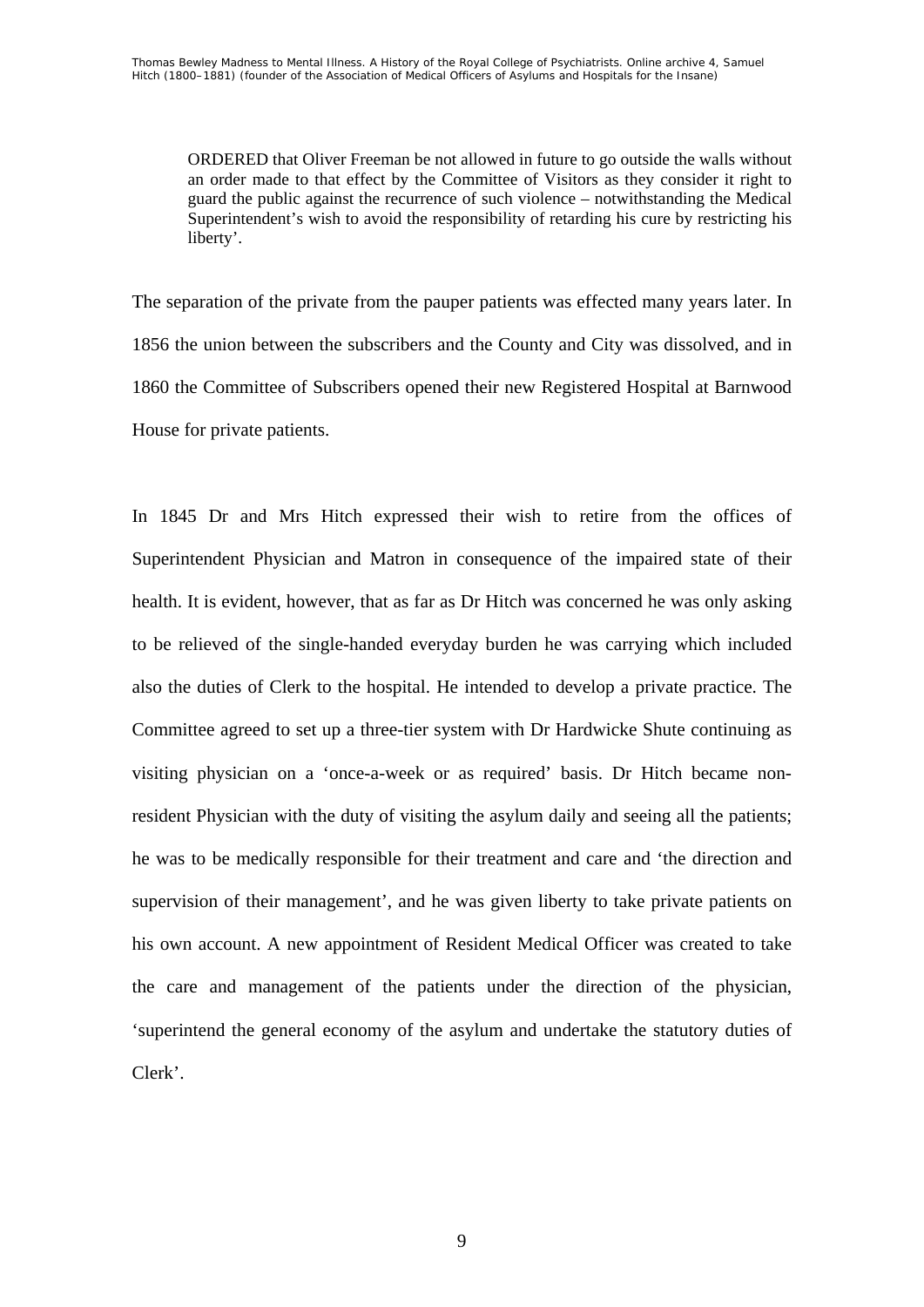By this time asylum practice had developed sufficiently for the Visiting Justices to be able to insist on previous experience in candidates for both the Resident Medical Officer's and the matron's posts. The new Medical Officer, Dr J.E. Huxley, did not remain long at Gloucester; in 1846 he was appointed Superintendent at the Kent County Asylum; and there was an interval during which Dr Hitch resumed full control, after which Dr W.W. Williams was appointed. Williams must have rapidly gained Hitch's confidence, for at the Oxford meeting in 1847 the latter proposed him as joint Secretary with himself of the Association, evidently with a view to the succession. Later in the same year Hitch decided to take the step of opening a Licensed House of his own, and he acquired the mansion of Sandywell Park near Cheltenham for the purpose. He now finally resigned his connection with Gloucester Asylum. Again confidence was shown in Dr Williams' ability, and he was entrusted with the entire management of the asylum as resident physician.

In 1849 Hitch organised a collective address of congratulation to Gaskell on his appointment as a Commissioner. This, with a list of signatories, is entered in the minute book; the number of signatories (31) is probably well below the total membership, but the list is interesting as mentioning for the first time some names that later became very prominent in the Association's affairs, such as Bucknill of Devon, Boyd of Somerset and Hitchman of Hanwell and afterwards of Derby. Hitch submitted his resignation as Secretary at the meeting held in London in 1851. He was invited to continue in office as Treasurer and did so until 1854, but it does not appear that he attended any of the meetings held during this period. He finally resigned office in 1854, when he was succeeded by Dr Ley of Littlemore.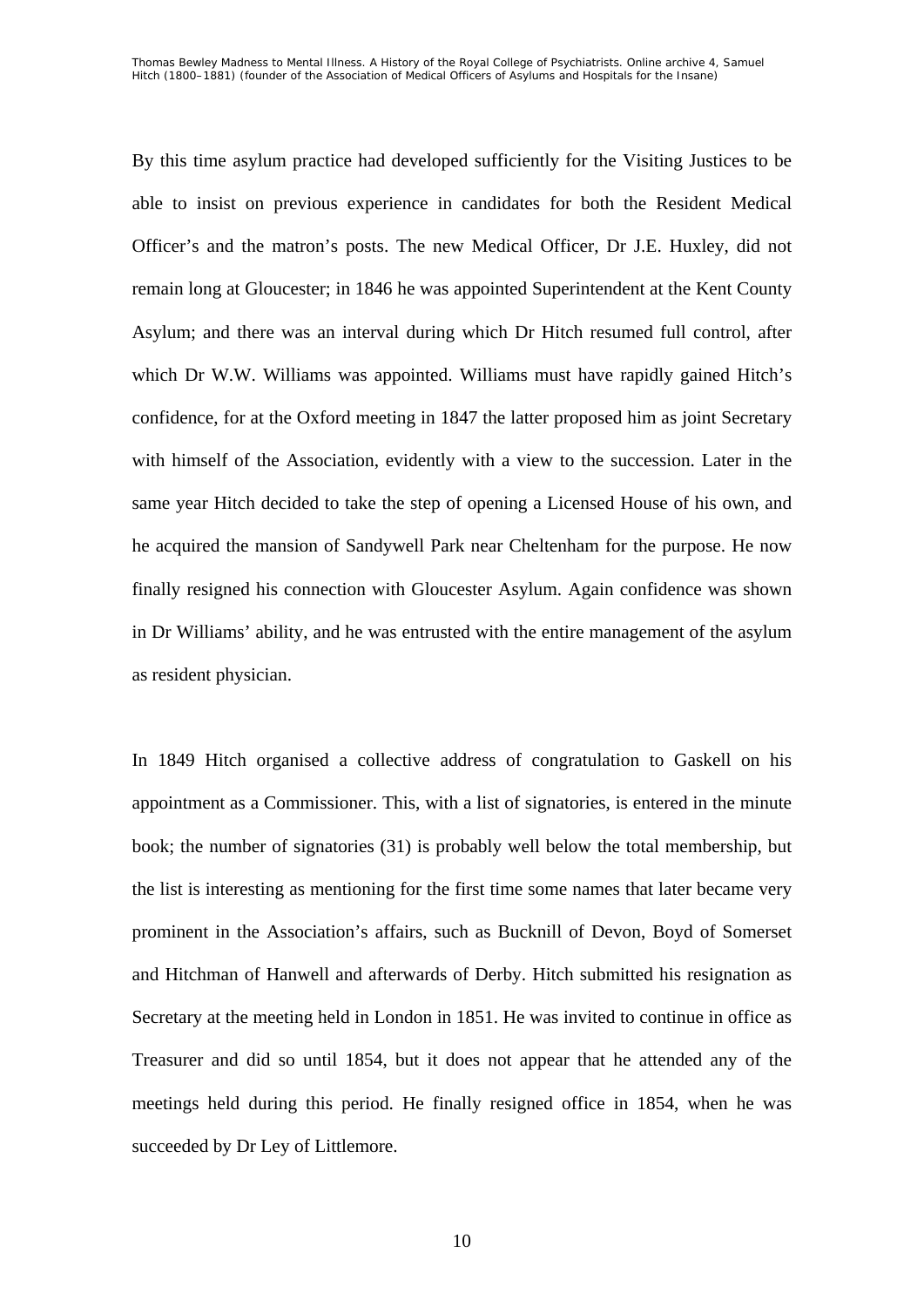There was a curious legend about Hitch's relations with the Association, which was given currency by Dr Greig Soutar when he spoke as President at the Annual Dinner in Gloucester in 1912. It was to the effect that 'the Association was discarded and disowned by its parent', in that Hitch, without any explanation, suddenly ceased to take any interest in its affairs, and that the reason eventually turned out to be a slur cast on the manner in which the Association had been formed. One of the Association's Presidents (whom Dr Walk ascertained to have been Dr Hitchman of Derby) had suggested that it had come into being at a convivial gathering; and Hitch had taken offence. As related by Dr Soutar, peace is said to have been restored by 'the good Dr Hack Tuke' who tactfully elicited the cause of Hitch's displeasure and restored peace by publishing the true facts. Dr Walk could not trace any such publication in the journal – Dr Hack Tuke's brief sketch of the early history of the Association did not appear until 1878. From the minutes it is evident that Dr Hitch had ceased to attend several years before Hitchman's unfortunate *faux pas.* Dr Hitchman, speaking at the Association's Annual Dinner in Derby in 1855 (the first held), had said: 'Our Association is of tender years; it dates its origin from the social intercourse of a few friends under the hospitable roof of Dr Hitch – from an assembly of gentlemen having kindred pursuits, like aims, like anxieties and like hopes. It was in the beginning a social festival at which laborious men forgot for a while their anxious daily task and luxuriated in the sympathy of their brethren ... some of the members felt that the Association should enlarge its aims and become the representative and exponent of psychological science'. There is a suggestion here that the Association had remained a mere 'social festival' after it had been formally